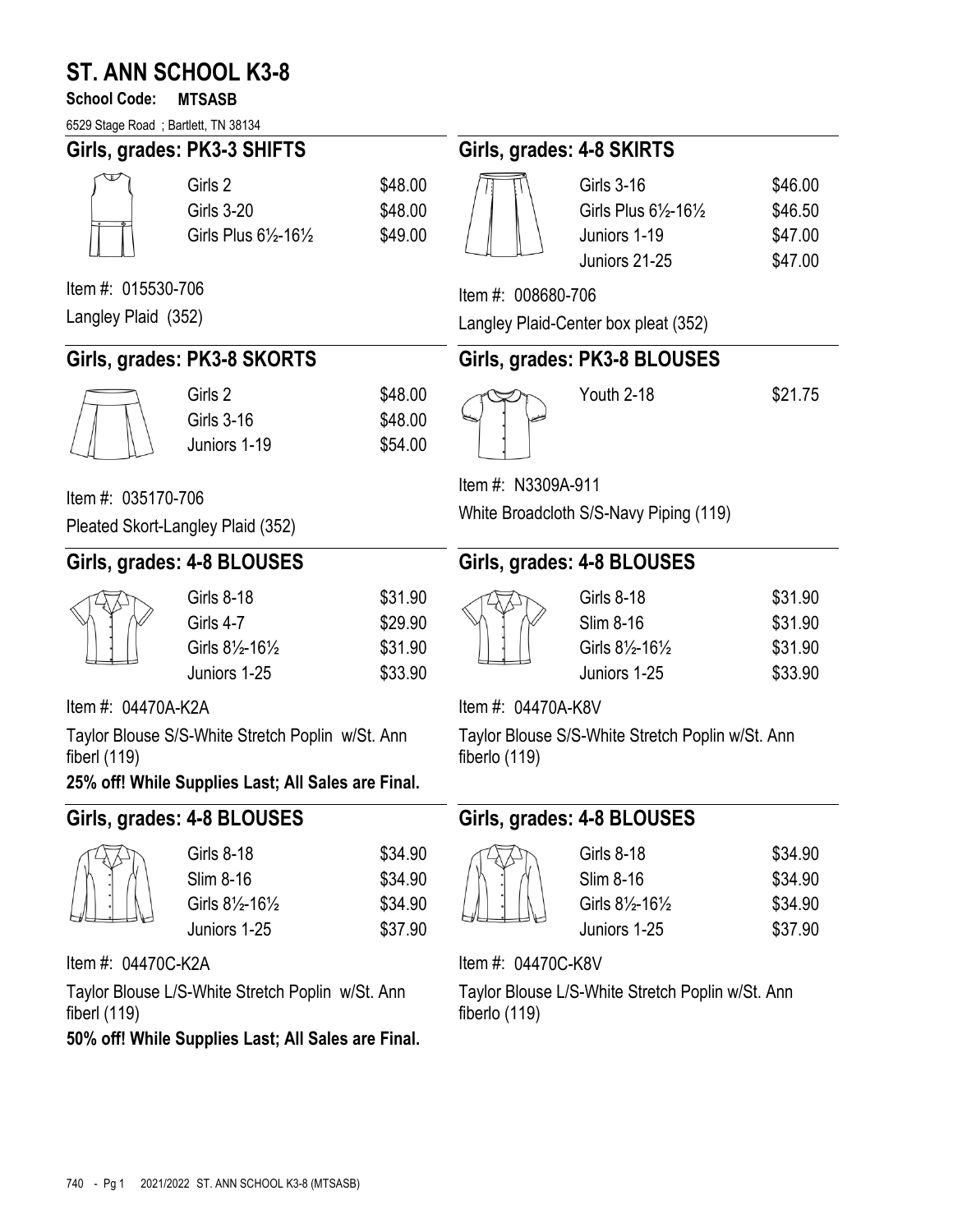| Girls, grades: PK3-8 POLO                 |                                                    |                               | Girls, grades: PK3-8 POLO           |                                                   |                               |  |
|-------------------------------------------|----------------------------------------------------|-------------------------------|-------------------------------------|---------------------------------------------------|-------------------------------|--|
|                                           | Youth 2XS-XL<br><b>Adult S-XL</b><br>Adult 2XL-3XL | \$26.85<br>\$28.85<br>\$28.85 |                                     | Youth 2XS-XL<br>Adult S-XL<br>Adult 2XL-3XL       | \$30.85<br>\$32.85<br>\$32.85 |  |
| Item #: 45080A-K8V                        |                                                    |                               | Item #: 45080C-K8V                  |                                                   |                               |  |
| (067)                                     | Overshirt-Navy Jersey Knit S/S w/St. Ann fiberlok  |                               | (067)                               | Overshirt-Navy Jersey Knit L/S w/St. Ann fiberlok |                               |  |
|                                           | Girls, grades: PK3-8 CARDIGAN                      |                               |                                     | Girls, grades: PK3-8 SWEATER VEST                 |                               |  |
|                                           | Youth 2XS-XL<br><b>Adult S-XL</b><br>Adult 2XL-3XL | \$41.40<br>\$45.90<br>\$51.40 |                                     | Youth 2XS-XL<br>Adult S-XL<br>Adult 2XL-3XL       | \$32.90<br>\$35.90<br>\$42.40 |  |
| Item #: 063000-K8V                        |                                                    |                               | Item #: 066000-K8V                  |                                                   |                               |  |
|                                           | Navy V-Neck w/St. Ann fiberlok (067)               |                               |                                     | Navy V-Neck w/St. Ann fiberlok (067)              |                               |  |
|                                           | Girls, grades: PK3-8 SWEATSHIRTS                   |                               | Girls, grades: 5-8 GYM WEAR         |                                                   |                               |  |
|                                           | Youth 2XS-XL<br>Adult S-3XL                        | \$28.40<br>\$32.65            |                                     | Youth 3XS-XL<br>Adult S-3XL                       | \$20.05<br>\$22.30            |  |
| Item #: 093000-K8V                        |                                                    |                               |                                     | Item #: 005800-K7V                                |                               |  |
|                                           | Sweatshirt 1/4 Zip - Navy w/St. Ann fiberlok (067) |                               |                                     | Shorts Mini Mesh-Navy w/St. Ann screen (067)      |                               |  |
|                                           | Girls, grades: 5-8 GYM WEAR                        |                               |                                     | Girls, grades: PK3-8 HOSIERY                      |                               |  |
|                                           | Youth S-L<br>Adult S-3XL                           | \$12.05<br>\$13.05            |                                     | Sizes S-M-L-XL                                    | \$11.75                       |  |
| Item #: 054500-K7V                        |                                                    |                               | Item #: 002170-706                  |                                                   |                               |  |
|                                           | T-Shirt 100C-Orange w/St. Ann screen (082)         |                               | Anklet w/trim-Langley Plaid (352)   |                                                   |                               |  |
|                                           | Girls, grades: PK3-8 HAIR ACCESSORIES              |                               |                                     | Girls, grades: PK3-8 HAIR ACCESSORIES             |                               |  |
|                                           | One size                                           | \$6.15                        |                                     | One size                                          | \$6.15                        |  |
| Item #: 004680-706                        |                                                    |                               | Item #: 004880-706                  |                                                   |                               |  |
| Elastic Back Headband-Langley Plaid (352) |                                                    |                               | Padded Headband-Langley Plaid (352) |                                                   |                               |  |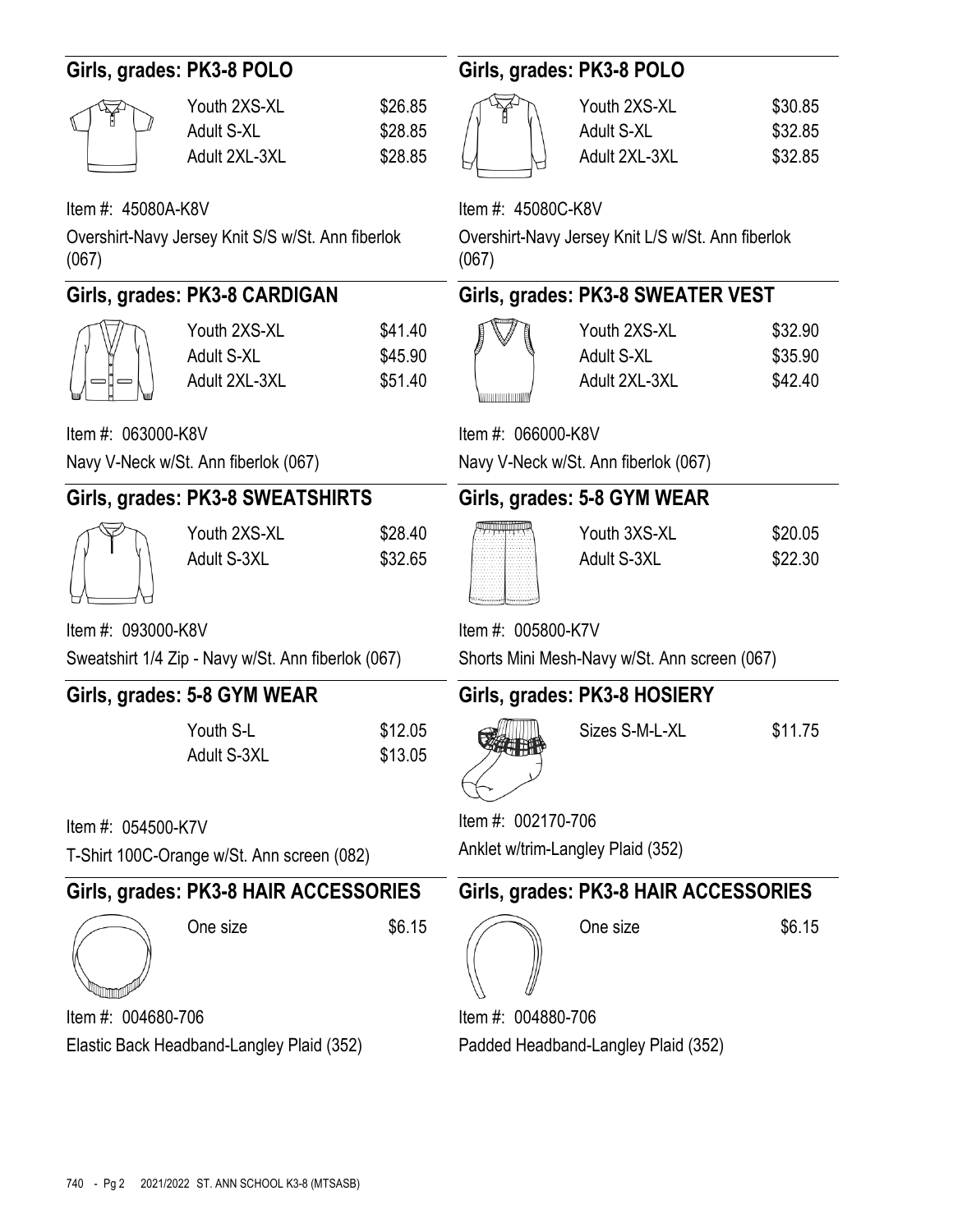| Girls, grades: PK3-8 HAIR ACCESSORIES                                               |                                           | Girls, grades: PK3-8 HAIR ACCESSORIES |                                                                                                            |                                       |         |
|-------------------------------------------------------------------------------------|-------------------------------------------|---------------------------------------|------------------------------------------------------------------------------------------------------------|---------------------------------------|---------|
|                                                                                     | One size                                  | \$5.15                                |                                                                                                            | One size                              | \$6.15  |
| Item #: 005070-706                                                                  |                                           |                                       | Item #: 005090-706                                                                                         |                                       |         |
| Hairbow-Langley Plaid (352)                                                         |                                           |                                       | Scrunchy-Langley Plaid (352)                                                                               |                                       |         |
|                                                                                     | Girls, grades: PK3-8 HAIR ACCESSORIES     |                                       |                                                                                                            | Girls, grades: PK3-8 LAUNDRY          |         |
|                                                                                     | One size                                  | \$7.15                                |                                                                                                            | One size                              | \$6.50  |
| Item #: 005290-706                                                                  |                                           |                                       | Item #: 01002S-900                                                                                         |                                       |         |
|                                                                                     | Streamer Bow-Langley Plaid (352)          |                                       |                                                                                                            | Grandmas Secret Spot Remover (000)    |         |
|                                                                                     | Girls, grades: PK3-8 MISCELLANEOUS        |                                       |                                                                                                            | Girls, grades: PK3-8 HOSIERY          |         |
|                                                                                     | One size                                  | \$3.00                                |                                                                                                            | Sizes S-M-L-XL                        | \$6.25  |
| Item #: 037230-900                                                                  |                                           |                                       | Item #: 047100-900                                                                                         |                                       |         |
| Adhesive Hemming Tape (000)                                                         |                                           |                                       | Crew Socks Cotton-Navy (067)<br>Crew Socks Cotton-White (119)<br>While Supplies Last; All Sales are Final. |                                       |         |
|                                                                                     | Girls, grades: PK3-8 HOSIERY              |                                       |                                                                                                            | Girls, grades: PK3-8 HOSIERY          |         |
|                                                                                     | Sizes S-M-L-XL                            | \$7.25                                |                                                                                                            | Sizes XS-XL                           |         |
|                                                                                     |                                           |                                       |                                                                                                            |                                       | \$11.75 |
| Item #: 047300-900                                                                  |                                           |                                       | Item #: 047800-900                                                                                         |                                       |         |
| Knee-Hi Cable Knit-Navy (067)                                                       |                                           |                                       | Tights Heavy Weight Ribbed-White (119)                                                                     |                                       |         |
| Knee-Hi Cable Knit-White (119)                                                      |                                           |                                       |                                                                                                            | While supplies last; All sales final  |         |
|                                                                                     | While Supplies Last; All Sales are Final. |                                       |                                                                                                            |                                       |         |
|                                                                                     | Girls, grades: PK3-8 HOSIERY              |                                       |                                                                                                            | Girls, grades: PK3-8 HAIR ACCESSORIES |         |
|                                                                                     | Sizes XS-XL                               | \$10.75                               |                                                                                                            | One size                              | \$6.25  |
| Item #: 047900-900                                                                  |                                           |                                       | Item #: 0FB13B-706                                                                                         |                                       |         |
| Tights Heavy Weight Opaque-White (119)<br>While Supplies Last; All Sales are Final. |                                           |                                       | Rosette Barrette-Langley Plaid (352)<br>While Supplies Last; All Sales are Final.                          |                                       |         |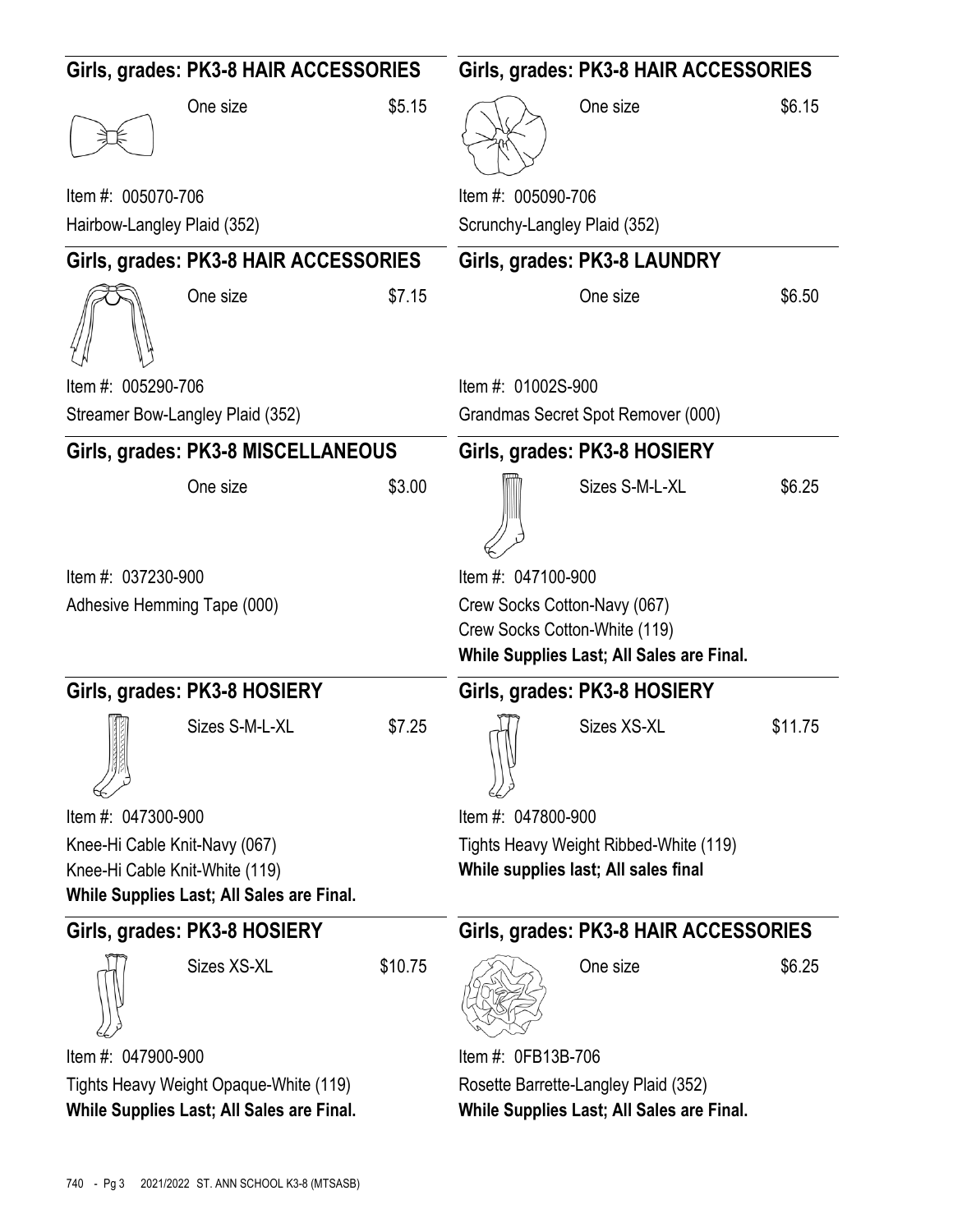| Girls, grades: PK4-8 HAIR ACCESSORIES                                                       |                                                                                        |         | Girls, grades: PK3-8 HAIR ACCESSORIES                                            |                                                                                        |                    |  |
|---------------------------------------------------------------------------------------------|----------------------------------------------------------------------------------------|---------|----------------------------------------------------------------------------------|----------------------------------------------------------------------------------------|--------------------|--|
|                                                                                             | One size                                                                               | \$6.50  |                                                                                  | One size                                                                               | \$5.00             |  |
| Item #: 0FB260-706                                                                          |                                                                                        |         | Item #: 0FB29E-706                                                               |                                                                                        |                    |  |
|                                                                                             | Wide Padded Headband-Langley Plaid (352)<br>While Supplies Last; All Sales are Final.  |         |                                                                                  | Lg Streamer Bow-Langley Plaid (352)<br>While Supplies Last; All Sales are Final.       |                    |  |
|                                                                                             | Girls, grades: PK3-8 HAIR ACCESSORIES                                                  |         |                                                                                  | Girls, grades: PK3-8 HAIR ACCESSORIES                                                  |                    |  |
|                                                                                             | One size                                                                               | \$5.25  |                                                                                  | One size                                                                               | \$8.00             |  |
| Item #: 0FB400-706                                                                          |                                                                                        |         | Item #: 0FB48L-706                                                               |                                                                                        |                    |  |
|                                                                                             | Pom Pom Scrunchy-Langley Plaid (352)<br>While Supplies Last; All Sales are Final.      |         |                                                                                  | Ribbon Burst Barrette-Langley Plaid (352)<br>While Supplies Last; All Sales are Final. |                    |  |
|                                                                                             | Girls, grades: PK3-8 HAIR ACCESSORIES                                                  |         |                                                                                  | Girls, grades: PK3-8 HAIR ACCESSORIES                                                  |                    |  |
|                                                                                             | One size                                                                               | \$7.75  |                                                                                  | One size                                                                               | \$4.75             |  |
| Item #: 0FB48M-706                                                                          |                                                                                        |         | Item #: 0FB800-706                                                               |                                                                                        |                    |  |
| Mini Ribbon Burst Barrette-Langley Plaid (352)<br>While Supplies Last; All Sales are Final. |                                                                                        |         | Narrow Headband-Langley Plaid (352)<br>While Supplies Last; All Sales are Final. |                                                                                        |                    |  |
|                                                                                             | Girls, grades: PK3-8 HAIR ACCESSORIES                                                  |         |                                                                                  | Girls, grades: PK3-8 HOSIERY                                                           |                    |  |
|                                                                                             | One size                                                                               | \$6.00  | $\sqrt{\frac{3}{2}}$                                                             | Sizes S-M-L-XL                                                                         | \$14.95            |  |
| Item #: 0FB9B0-706                                                                          |                                                                                        |         | Item #: 5HF101-900                                                               |                                                                                        |                    |  |
|                                                                                             | Flat Bow Barrette-Langley Plaid (352)<br>While Supplies Last; All Sales are Final.     |         |                                                                                  | 3 Pk Opaque Knee-Hi Sock-Dk Navy (025)<br>3 Pk Opaque Knee-Hi Sock-White (119)         |                    |  |
|                                                                                             | Girls, grades: PK3-8 HOSIERY                                                           |         |                                                                                  | Girls, grades: PK3-8 HOSIERY                                                           |                    |  |
| $\binom{3}{\text{pack}}$                                                                    | Sizes S-M-L-XL                                                                         | \$14.95 |                                                                                  | Sizes XS-2XL<br>Sizes Petite- Avg-Tall                                                 | \$10.95<br>\$12.95 |  |
| Item #: 5HF102-900                                                                          |                                                                                        |         | Item #: 5HF201-900                                                               |                                                                                        |                    |  |
|                                                                                             | 3 Pk Cable Knit Knee-Hi Sock-Dk Navy (025)<br>3 Pk Cable Knit Knee-Hi Sock-White (119) |         | Opaque Tight-Dk Navy (025)<br>Opaque Tlght-White (119)                           |                                                                                        |                    |  |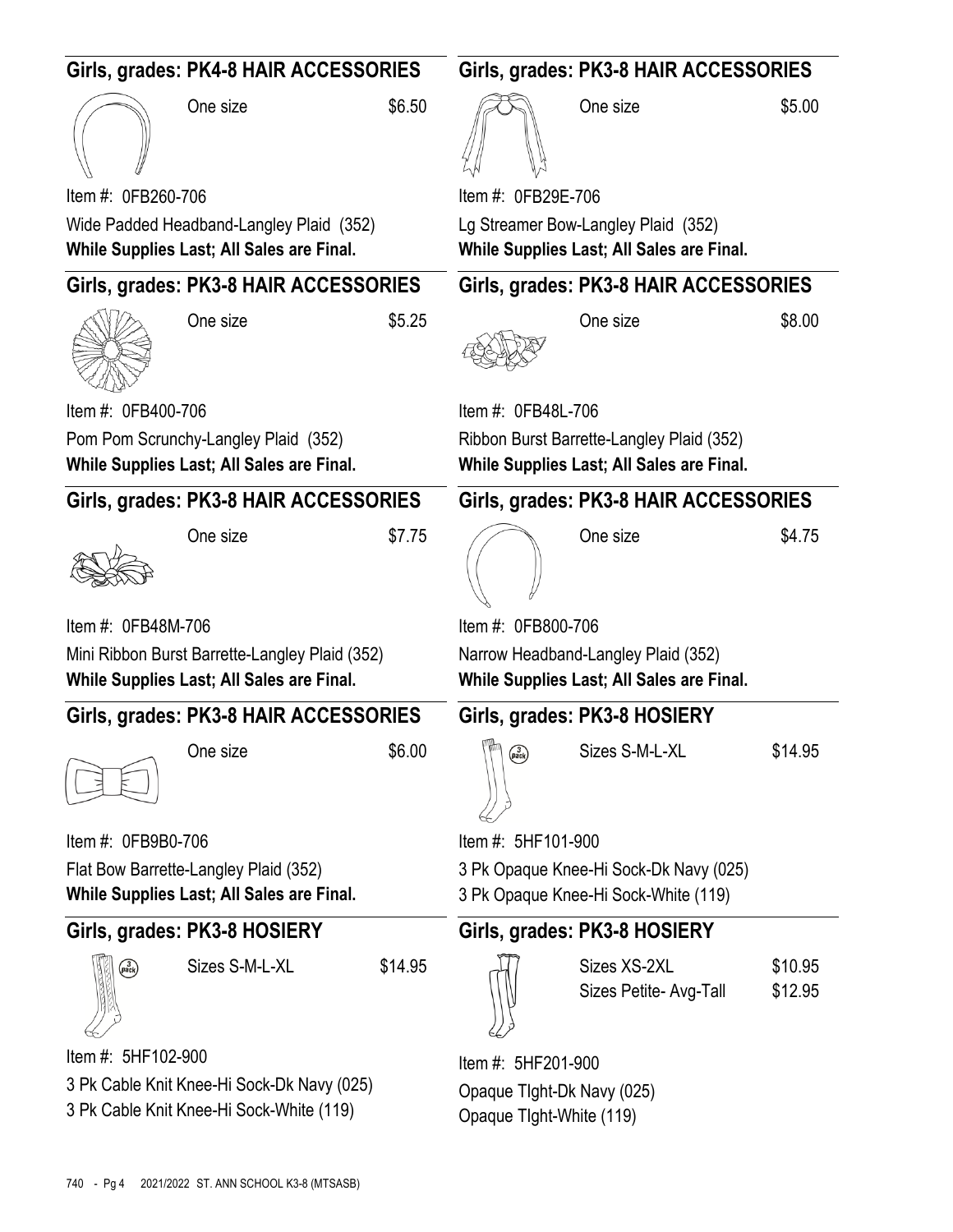| Girls, grades: PK3-8 HOSIERY  |                                                   |                    | Girls, grades: PK3-8 HOSIERY                      |                                                  |                    |  |
|-------------------------------|---------------------------------------------------|--------------------|---------------------------------------------------|--------------------------------------------------|--------------------|--|
|                               | Sizes S-2XL<br>Sizes Petite- Avg-Tall             | \$10.95<br>\$12.95 | $\binom{3}{\text{pack}}$                          | Sizes S-M-L-XL                                   | \$11.95            |  |
| Item #: 5HF301-900            |                                                   |                    | Item #: 5HM001-900                                |                                                  |                    |  |
|                               | Cable Knit Tlght-Dk Navy (025)                    |                    |                                                   | 3 Pk Ribbed Crew Sock-Dk Navy (025)              |                    |  |
| Cable Knit Tlght-White (119)  |                                                   |                    |                                                   | 3 Pk Ribbed Crew Sock-White (119)                |                    |  |
|                               | Girls, grades: PK3-8 MISCELLANEOUS                |                    |                                                   | Girls, grades: PK3-8 FEMALE SHOES                |                    |  |
|                               | One size                                          | \$5.25             |                                                   | Youth 121/2-4                                    | \$49.50            |  |
|                               |                                                   |                    |                                                   | Youth 81/2-12                                    | \$49.50            |  |
|                               |                                                   |                    |                                                   | <b>Adult 5-11</b>                                | \$52.75            |  |
| Item #: MK2015-900            |                                                   |                    |                                                   | Adult 51/2-101/2                                 | \$52.75            |  |
| Iron on Labels w/Marker (000) |                                                   |                    | Item #: 00308M-900                                |                                                  |                    |  |
|                               |                                                   |                    | Female dress shoes-Med width-Black (007)          |                                                  |                    |  |
|                               | Girls, grades: PK3-8 FEMALE SHOES                 |                    |                                                   | Girls, grades: PK3-8 FEMALE SHOES                |                    |  |
|                               | Youth 121/2-4                                     | \$56.00            |                                                   | <b>Youth 10-12</b>                               | \$56.00            |  |
|                               | Youth 81/2-12                                     | \$56.00            |                                                   | Youth 121/2-4                                    | \$56.00            |  |
|                               | Adult 6-11                                        | \$63.00            |                                                   | Adult 6-11                                       | \$63.00            |  |
| Item #: 00366M-900            |                                                   |                    | Item #: 00366W-900                                |                                                  |                    |  |
|                               | Female saddle shoes med width-Black/White (843)   |                    |                                                   | Female saddle shoes wide width-Black/White (843) |                    |  |
|                               | Girls, grades: PK3-8 FEMALE SHOES                 |                    | Girls, grades: PK3-8 UNISEX SHOES                 |                                                  |                    |  |
|                               |                                                   |                    |                                                   |                                                  |                    |  |
|                               | Youth 1-51/2<br>Youth 81/2-131/2                  | \$63.50<br>\$63.50 |                                                   | Youth 1-7<br>Youth 81/2-131/2                    | \$44.00<br>\$44.00 |  |
|                               | Adult 6-11                                        | \$89.00            |                                                   | Adult 71/2-13                                    | \$57.00            |  |
|                               |                                                   |                    |                                                   |                                                  |                    |  |
| Item #: 00619M-900            |                                                   |                    | Item #: 00680M-900                                |                                                  |                    |  |
|                               | Female Sperry Loafer- Med Width - Linen/Oat (202) |                    |                                                   | Unisex Buck Suede Shoes-med width-Tan (133)      |                    |  |
|                               | Girls, grades: PK3-8 UNISEX SHOES                 |                    |                                                   | Girls, grades: PK3-8 DOLL OUTFITS                |                    |  |
|                               | Youth 1-7                                         | \$44.00            |                                                   | One size                                         | \$30.00            |  |
|                               | Youth 10-131/2                                    | \$44.00            |                                                   |                                                  |                    |  |
|                               | Adult 7 <sup>1</sup> / <sub>2</sub> -13           | \$57.00            |                                                   |                                                  |                    |  |
| Item #: 00680W-900            |                                                   |                    | Item #: 0FT109-706                                |                                                  |                    |  |
|                               |                                                   |                    | Shift/Blouse/Bow Doll outfit- Langley Plaid (352) |                                                  |                    |  |
|                               | Unisex Buck Suede Shoes-wide width-Tan (133)      |                    |                                                   |                                                  |                    |  |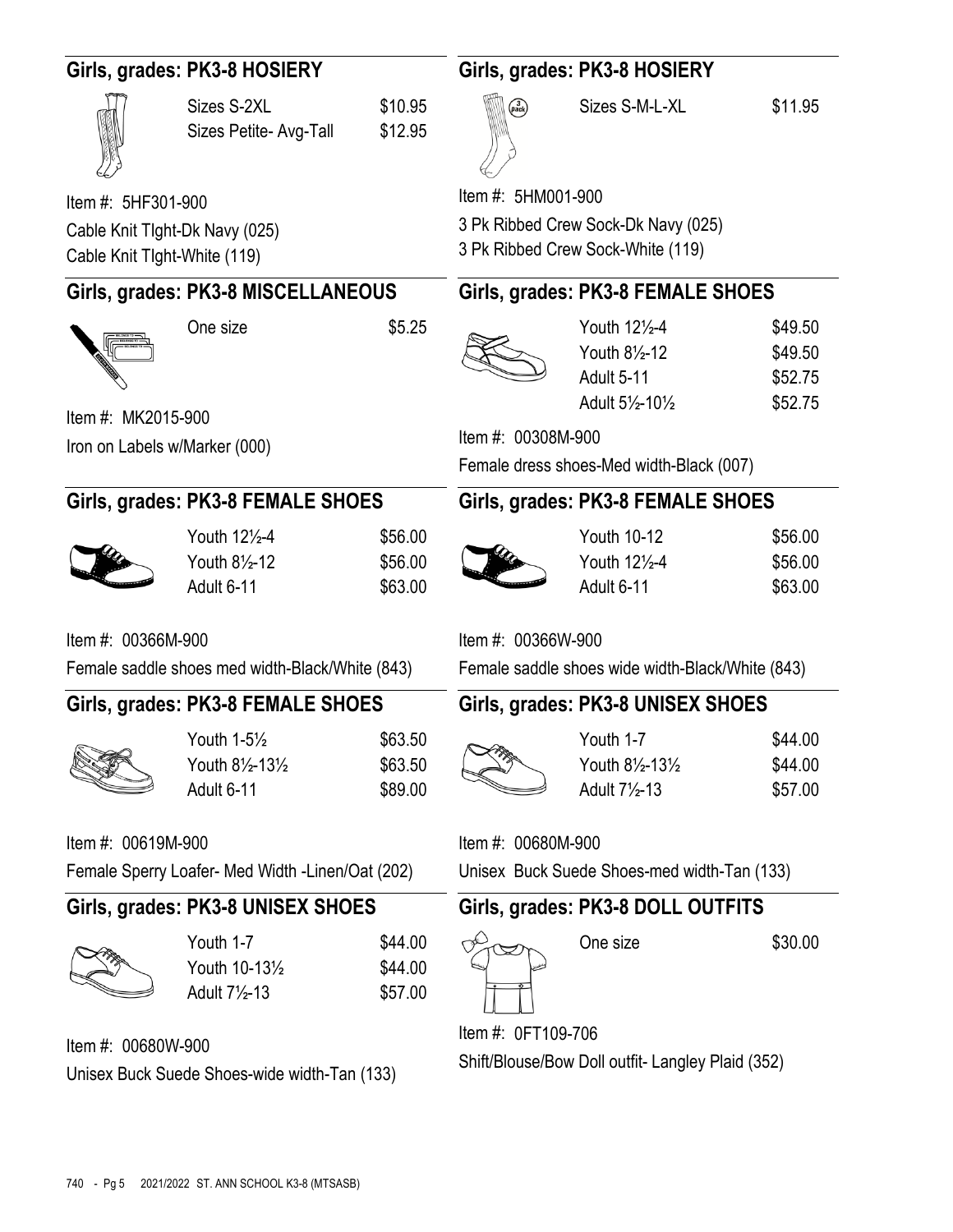| Boys, grades: PK3-5 POLO                                             |                                          |                    | Boys, grades: PK3-5 POLO                     |                                                                                      |                               |
|----------------------------------------------------------------------|------------------------------------------|--------------------|----------------------------------------------|--------------------------------------------------------------------------------------|-------------------------------|
|                                                                      | Youth 2XS-XL<br>Adult S-3XL              | \$23.85<br>\$25.85 |                                              | Youth 2XS-XL<br>Adult S-3XL                                                          | \$27.85<br>\$29.85            |
| Item #: 08700A-K8V                                                   |                                          |                    | Item #: 08700C-K8V                           |                                                                                      |                               |
|                                                                      | Ash Pique S/S w/St. Ann fiberlok (002)   |                    |                                              | Ash Pique L/S w/St. Ann fiberlok (002)                                               |                               |
| Boys, grades: 6-8 POLO                                               |                                          |                    | Boys, grades: 6-8 SHIRTS                     |                                                                                      |                               |
|                                                                      | Youth 2XS-XL<br>Adult S-3XL              | \$23.85<br>\$25.85 |                                              | Youth 4-20<br>Adult S-3XL                                                            | \$27.15<br>\$30.65            |
| Item #: 08300A-K8V                                                   |                                          |                    | Item #: 02900A-K8V                           |                                                                                      |                               |
|                                                                      | Navy Jersey S/S w/St. Ann fiberlok (067) |                    |                                              | White Oxfordcloth-S/S w/St. Ann fiberlok (119)                                       |                               |
| Boys, grades: 6-8 SHIRTS                                             |                                          |                    |                                              | Boys, grades: PK3-5 PANTS                                                            |                               |
|                                                                      | Youth 4-20<br>Adult S-3XL                | \$29.15<br>\$33.15 |                                              | Boys Reg 3-7 or Slim 4-<br>7                                                         | \$26.25                       |
|                                                                      |                                          |                    |                                              | Boys Reg 8-16 or Slim<br>$8 - 16$                                                    | \$30.25                       |
| Item #: 02900C-K8V<br>White Oxfordcloth-L/S w/St. Ann fiberlok (119) |                                          |                    | Item #: 071000-962                           | Boys Husky 8-32<br>Mens 27-32 Hemmed<br>Mens 33-48 Unhemmed                          | \$34.25<br>\$35.25<br>\$35.25 |
|                                                                      |                                          |                    |                                              | Boys-Hawthorne Plt Front - Navy Twill (067)<br>While supplies last; All sales final. |                               |
|                                                                      | Boys, grades: PK3-5 PANTS                |                    | Boys, grades: 6-8 PANTS                      |                                                                                      |                               |
|                                                                      | Boys Reg 3-7 or Slim 4-                  | \$26.25            |                                              | Boys Reg 8-16 or Slim<br>$8 - 16$                                                    | \$30.25                       |
|                                                                      | Boys Reg 8-16 or Slim<br>$8 - 16$        | \$30.25            |                                              | Boys Husky 8-32<br>Mens 27-32 Hemmed                                                 | \$34.25<br>\$35.25            |
|                                                                      | Boys Husky 8-32                          | \$34.25            |                                              | Mens 33-48 Unhemmed                                                                  | \$35.25                       |
|                                                                      | Mens 27-32 Hemmed                        | \$35.25            | Item #: 071000-962                           |                                                                                      |                               |
| \$35.25<br>Mens 33-50 Unhemmed<br>Item #: 077000-962                 |                                          |                    | Boys-Hawthorne Plt Front - Khaki Twill (049) |                                                                                      |                               |
| Boys-Irvington Flat Front - Navy Twill (067)                         |                                          |                    |                                              | While supplies last; All sales final.                                                |                               |
|                                                                      |                                          |                    |                                              |                                                                                      |                               |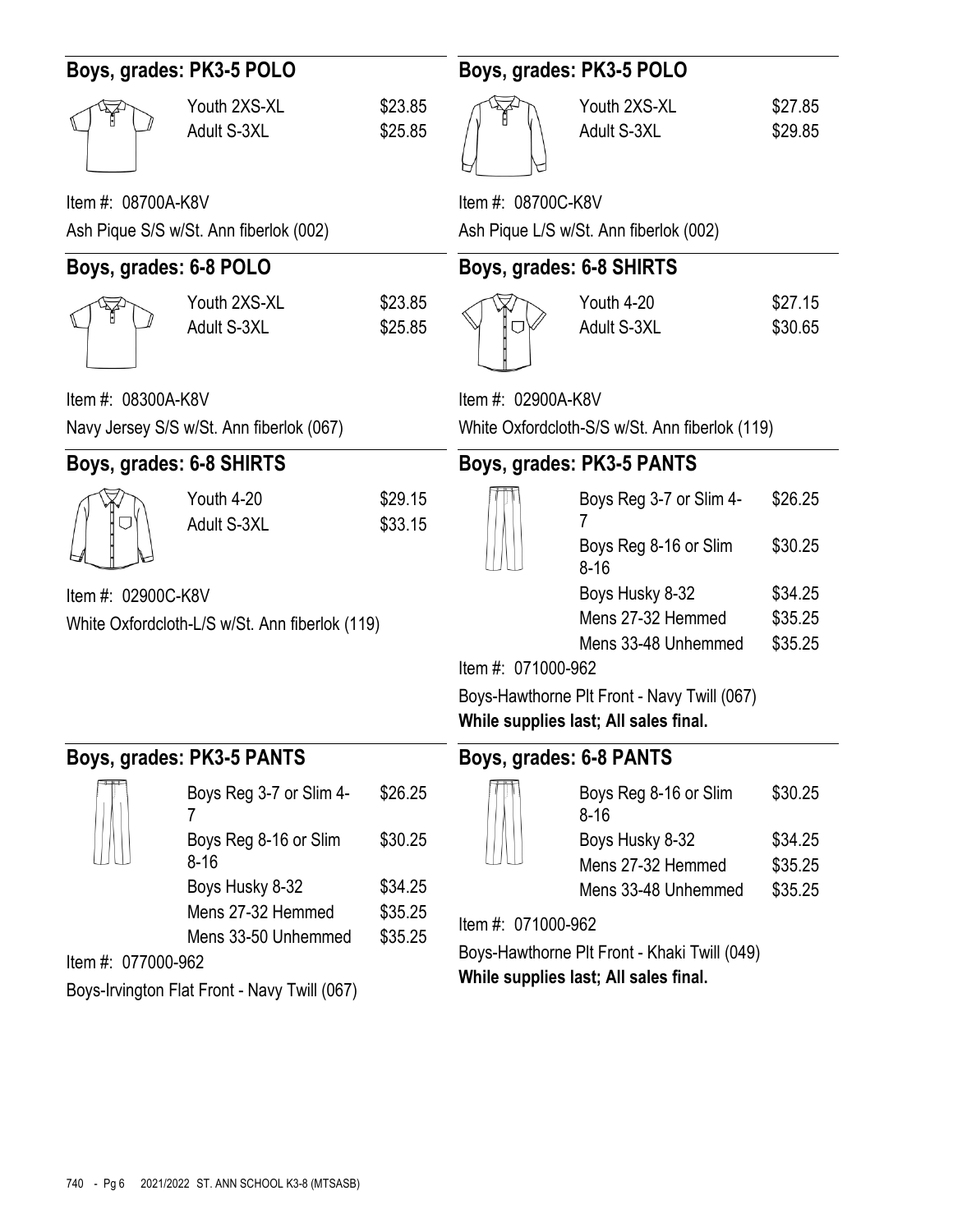## **Boys, grades: 6-8 PANTS**

| Boys Reg 8-16 or Slim<br>$8 - 16$ | \$30.25 |
|-----------------------------------|---------|
| Boys Husky 8-32                   | \$34.25 |
| Mens 27-32 Hemmed                 | \$35.25 |
| Mens 33-52 Unhemmed               | \$35.25 |

Boys Reg 3-7 or Slim 4-

Boys Reg 8-16 or Slim

Boys Husky 8-32 \$29.25 Mens 27-32 \$31.25 Mens 33-48 \$31.25

Item #: 077000-962

Boys-Irvington Flat Front - Khaki Twill (049)

**Boys, grades: PK3-5 SHORTS**

7

8-16

# **Boys, grades: PK3-5 SHORTS**

| Boys Reg 3-7 or Slim 4-           | \$23.25 |
|-----------------------------------|---------|
| Boys Reg 8-16 or Slim<br>$8 - 16$ | \$27.25 |
| Boys Husky 8-32                   | \$29.25 |
| Mens 27-32                        | \$31.25 |
| Mens 33-50                        | \$31.25 |

Item #: 040720-962

Boys-Irvington Flat Front-Navy Twill (067)

### **Boys, grades: 6-8 SHORTS**

| Boys Reg 8-16 or Slim<br>$8 - 16$ | \$27.25 |
|-----------------------------------|---------|
| Boys Husky 8-32                   | \$29.25 |
| Mens 27-32                        | \$31.25 |
| Mens 33-52                        | \$31.25 |

Item #: 040720-962

Boys-Irvington Flat Front-Khaki Twill (049)

Item #: 040900-962

Boys-Hawthorne Plt Front-Navy Twill (067)

**While supplies last; All sales final.**

Navy V-Neck w/St. Ann fiberlok (067)

## **Boys, grades: PK3-8 CARDIGAN**



Item #: 063000-K8V

| Youth 2XS-XL  |  |
|---------------|--|
| Adult S-XL    |  |
| Adult 2XL-3XL |  |
|               |  |

**Boys, grades: PK3-8 SWEATER VEST**

Youth 2XS-XL \$32.90 Adult S-XL \$35.90 Adult 2XL-3XL \$42.40

Item #: 066000-K8V

Navy V-Neck w/St. Ann fiberlok (067)

#### **Boys, grades: PK3-8 SWEATSHIRTS Boys, grades: 5-8 GYM WEAR**



 $\mu$  0930000- $\mu$ 

Youth 2XS-XL \$28.40 Adult S-3XL \$32.65

\$23.25

\$27.25

 $$41.40$  $$45.90$  $$51.40$ 

> Youth 3XS-XL \$20.05 Adult S-3XL \$22.30

Item #: 005800-K7V

Shorts Mini Mesh-Navy w/St. Ann screen (067)

| $Item#: 093000-K8V$ |                                                    |
|---------------------|----------------------------------------------------|
|                     | Sweatshirt 1/4 Zip - Navy w/St. Ann fiberlok (067) |

| $100$ supplies 10st, $FII$ sures illium |  |
|-----------------------------------------|--|
| ys, grades: PK3-8 CARDIGAN              |  |

|      | В |  |
|------|---|--|
| 8 40 |   |  |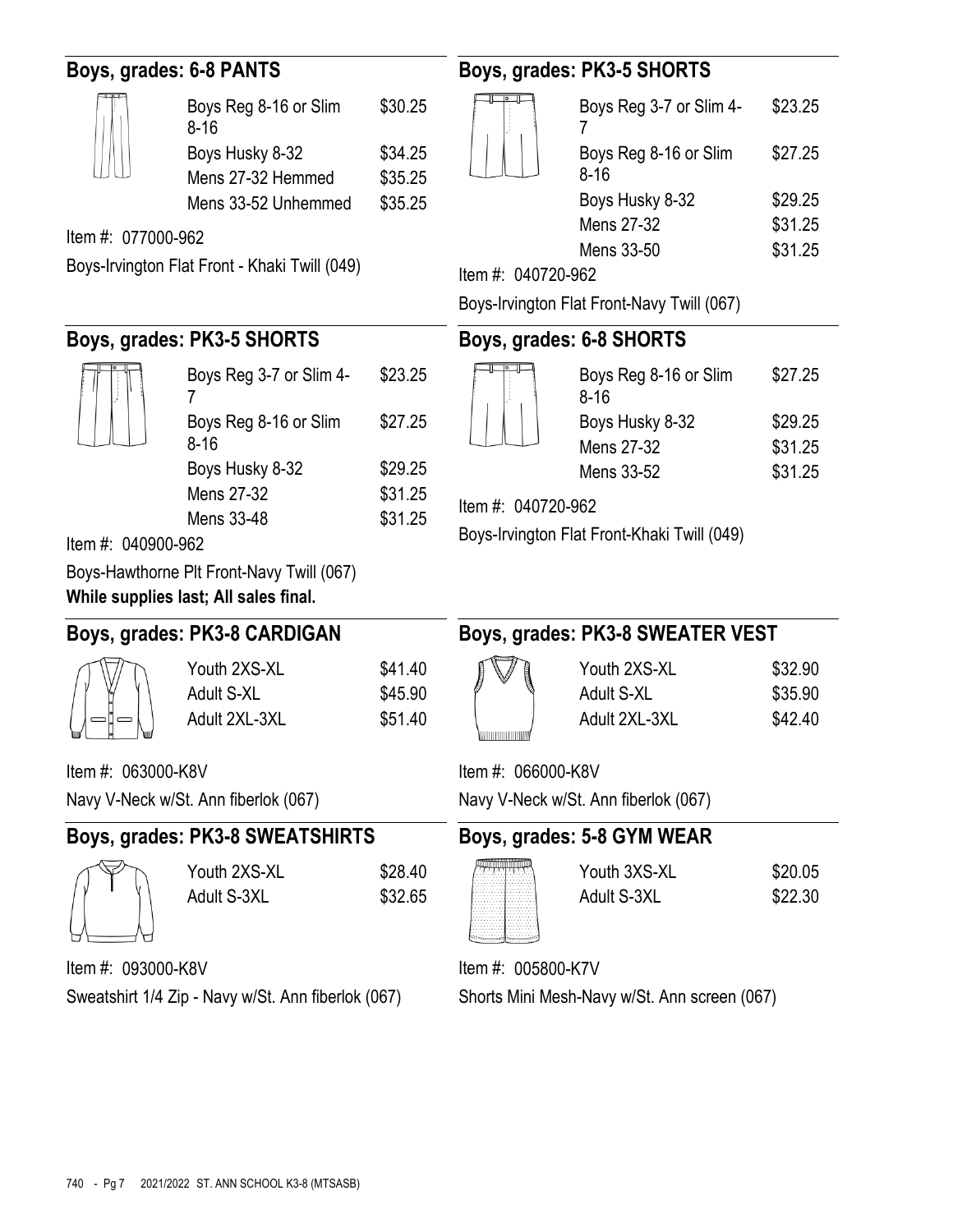| Boys, grades: 5-8 GYM WEAR                       |                                                                                                               | Boys, grades: PK3-1 BELTS |                    |                                                                                                        |         |  |
|--------------------------------------------------|---------------------------------------------------------------------------------------------------------------|---------------------------|--------------------|--------------------------------------------------------------------------------------------------------|---------|--|
|                                                  | Youth S-L<br>Adult S-3XL                                                                                      | \$12.05<br>\$13.05        |                    | One size                                                                                               | \$10.00 |  |
| Item #: 054500-K7V                               | T-Shirt 100C-Orange w/St. Ann screen (082)                                                                    |                           | Item #: 014150-900 | Belt Stretch w/Magnetic Closure-Navy (067)                                                             |         |  |
|                                                  | Boys, grades: PK3-8 LAUNDRY                                                                                   |                           |                    | Boys, grades: PK3-8 MISCELLANEOUS                                                                      |         |  |
|                                                  | One size                                                                                                      | \$6.50                    |                    | One size                                                                                               | \$3.00  |  |
| Item #: 01002S-900                               | Grandmas Secret Spot Remover (000)                                                                            |                           | Item #: 037230-900 | Adhesive Hemming Tape (000)                                                                            |         |  |
|                                                  | Boys, grades: PK3-5 BELTS                                                                                     |                           |                    | Boys, grades: PK3-8 HOSIERY                                                                            |         |  |
|                                                  | <b>Sizes 20-30</b><br><b>Sizes 32-48</b>                                                                      | \$20.00<br>\$21.00        |                    | Sizes S-M-L-XL                                                                                         | \$6.25  |  |
| Item #: 041500-900                               | Belt Braided Leather-Navy (067)                                                                               |                           | Item #: 047100-900 | Crew Socks Cotton-Navy (067)<br>Crew Socks Cotton-White (119)<br>While supplies last; All sales final. |         |  |
|                                                  | Boys, grades: PK3-8 HOSIERY                                                                                   |                           |                    | Boys, grades: PK3-8 MISCELLANEOUS                                                                      |         |  |
| $\begin{pmatrix} 3 \\ \text{pack} \end{pmatrix}$ | Sizes S-M-L-XL                                                                                                | \$11.95                   |                    | One size                                                                                               | \$5.25  |  |
| Item #: 5HM001-900                               |                                                                                                               |                           | Item #: MK2015-900 |                                                                                                        |         |  |
|                                                  | 3 Pk Ribbed Crew Sock-Dk Navy (025)<br>3 Pk Ribbed Crew Sock-Khaki (049)<br>3 Pk Ribbed Crew Sock-White (119) |                           |                    | Iron on Labels w/Marker (000)                                                                          |         |  |
|                                                  | Boys, grades: PK3-5 MISCELLANEOUS                                                                             |                           |                    | Boys, grades: 6-8 NECKWEAR                                                                             |         |  |
|                                                  | One size                                                                                                      | \$3.75                    |                    | One size                                                                                               | \$8.25  |  |
| Item #: MK5501-900                               |                                                                                                               |                           | Item #: 0185BT-706 |                                                                                                        |         |  |
|                                                  | Iron-on Mending Kit -Navy (067)                                                                               |                           |                    | Bow Tie-Langley Plaid (352)                                                                            |         |  |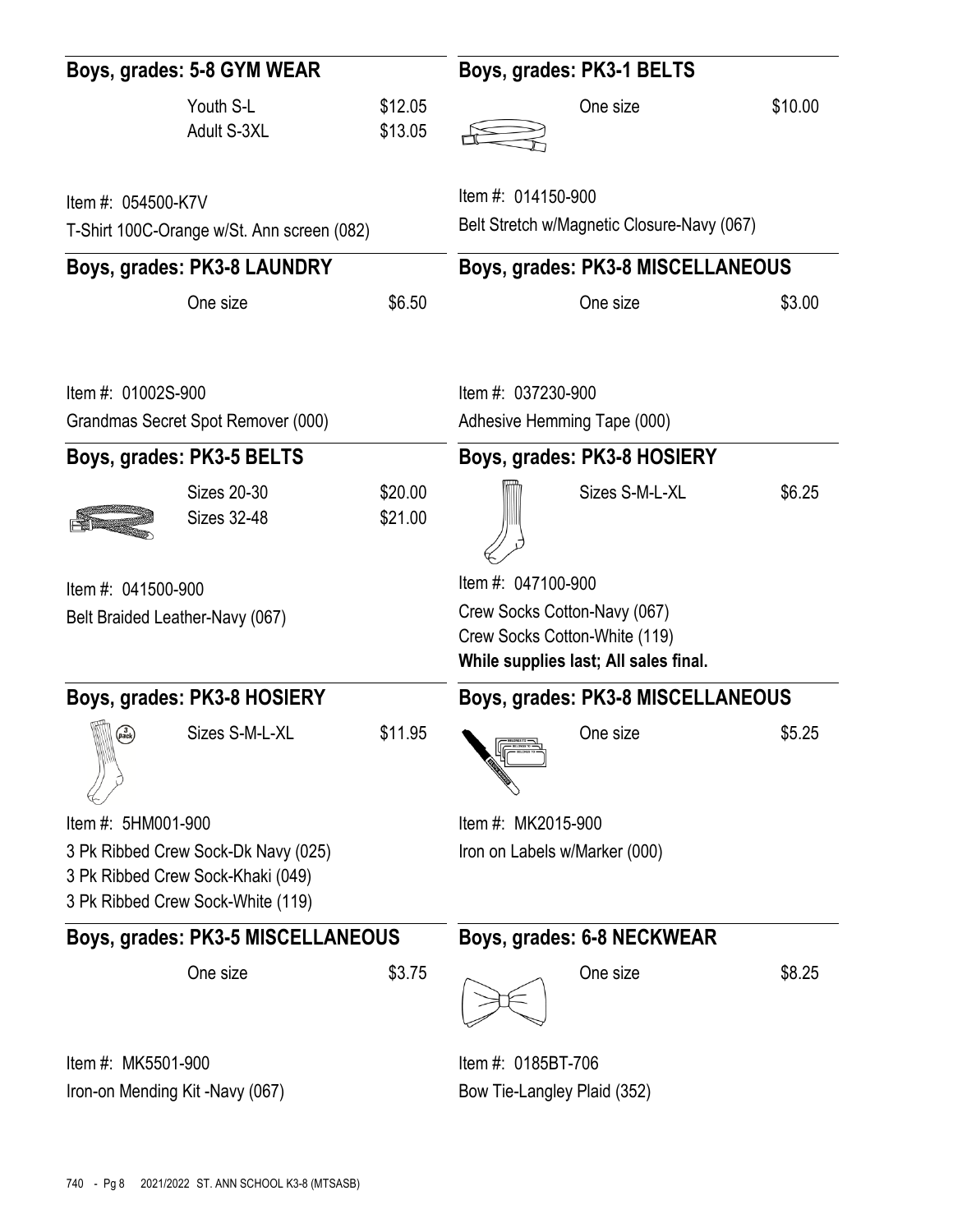| Boys, grades: 6-8 BELTS                                                |                               | Boys, grades: 6-8 NECKWEAR                                                                                                                              |                                                |                                                                                                                                  |
|------------------------------------------------------------------------|-------------------------------|---------------------------------------------------------------------------------------------------------------------------------------------------------|------------------------------------------------|----------------------------------------------------------------------------------------------------------------------------------|
| <b>Sizes 20-30</b><br><b>Sizes 32-46</b>                               | \$20.00<br>\$21.00            |                                                                                                                                                         | Length 44-48-54-57in                           | \$14.00                                                                                                                          |
| Item #: 041500-900                                                     |                               |                                                                                                                                                         |                                                |                                                                                                                                  |
| Belt Braided Leather-Brown (013)                                       |                               |                                                                                                                                                         |                                                |                                                                                                                                  |
|                                                                        |                               |                                                                                                                                                         |                                                |                                                                                                                                  |
| One size                                                               | \$3.75                        |                                                                                                                                                         | Youth 1-7<br>Youth 81/2-131/2<br>Adult 8-13    | \$63.50<br>\$63.50<br>\$89.00                                                                                                    |
| Item #: MK5501-900<br>Iron-on Mending Kit-Khaki (049)                  |                               | Item #: 00640M-900<br>Male Sperry Loafer- Med Width -Sahara (239)                                                                                       |                                                |                                                                                                                                  |
|                                                                        |                               |                                                                                                                                                         |                                                |                                                                                                                                  |
| Youth 10-3<br>Youth 31/2-61/2<br>Adult 7-15                            | \$52.00<br>\$52.00<br>\$91.00 |                                                                                                                                                         | Youth 81/2-131/2<br>Youth 1-7<br>Adult 71/2-13 | \$44.00<br>\$44.00<br>\$57.00                                                                                                    |
| Item #: 00200M-900                                                     |                               | Item #: 00680M-900                                                                                                                                      |                                                |                                                                                                                                  |
| Moc Slip-on shoes-med width-Brown (013)                                |                               | Unisex Buck Suede Shoes-med width-Tan (133)                                                                                                             |                                                |                                                                                                                                  |
|                                                                        |                               |                                                                                                                                                         |                                                |                                                                                                                                  |
| Youth 10-131/2<br>Youth 1-7<br>Adult 7 <sup>1</sup> / <sub>2</sub> -13 | \$44.00<br>\$44.00<br>\$57.00 |                                                                                                                                                         |                                                |                                                                                                                                  |
| Item #: 00680W-900                                                     |                               |                                                                                                                                                         |                                                |                                                                                                                                  |
|                                                                        |                               |                                                                                                                                                         |                                                |                                                                                                                                  |
|                                                                        |                               | Boys, grades: 6-8 MISCELLANEOUS<br>Boys, grades: PK3-8 UNISEX SHOES<br>Boys, grades: PK3-8 UNISEX SHOES<br>Unisex Buck Suede Shoes-wide width-Tan (133) |                                                | Item #: 1800P0-706<br>Tie Four in Hand-Langley Plaid (352)<br>Boys, grades: PK3-8 MALE SHOES<br>Boys, grades: PK3-8 UNISEX SHOES |